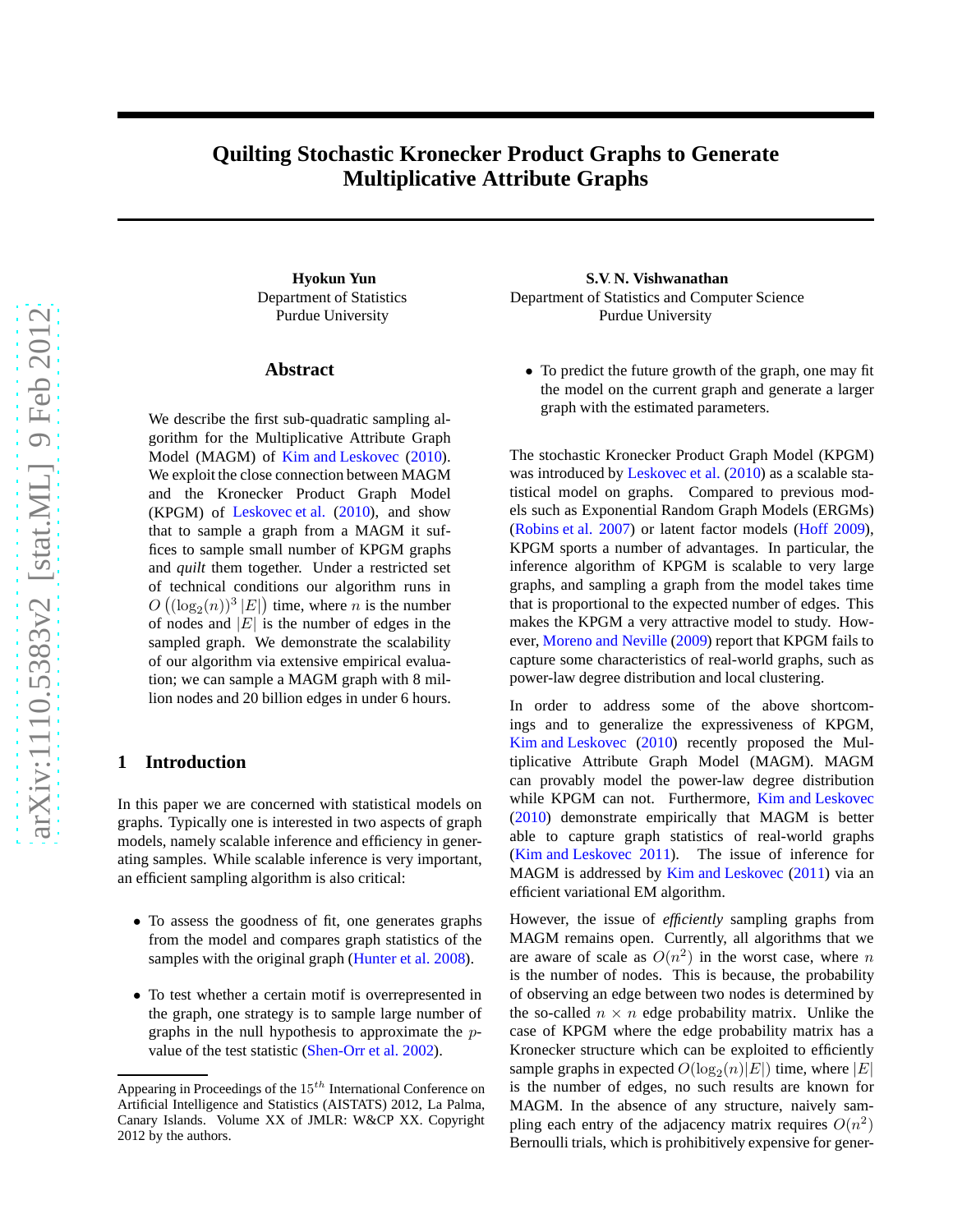ating real-world graphs with millions of nodes.

In this paper we show that under a restricted set of technical conditions, with high probability, a significant portion of the edge probability matrix of MAGMs is the same as that of KPGMs (modulo permutations). We then exploit this observation to *quilt*  $O((\log_2(n))^2)$  graphs sampled from a KPGM to form a single sample from a MAGM. The expected time complexity of our sampling scheme is thus  $O((\log_2(n))^3|E|).$ 

#### **1.1 Notation and Preliminaries**

A graph G consists of an ordered set of n nodes  $V =$  $\{1, 2, \ldots, n\}$ , and a set of directed edges  $E \subset V \times V$ . A node  $i$  is said to be a neighbor of another node  $j$  if they are connected by an edge, that is, if  $(i, j) \in E$ . Furthermore, for each edge  $(i, j)$ , i is called the source node of the edge, and  $j$  the target node. We define the adjacency matrix of graph G as the  $n \times n$  matrix A with  $A_{ij} = 1$  if  $(i, j) \in E$ , and 0 otherwise. Also, the following standard definition of Kronecker product is used [\(Bernstein 2005\)](#page-8-8):

**Definition 1** *Given real matrices*  $X \in \mathbb{R}^{n \times m}$  *and*  $Y \in$  $\mathbb{R}^{p \times q}$ , the Kronecker product  $X \otimes Y \in \mathbb{R}^{np \times mq}$  is

$$
X \otimes Y := \left[ \begin{array}{cccc} X_{11}Y & X_{12}Y & \dots & X_{1m}Y \\ \vdots & \vdots & \vdots & \vdots \\ X_{n1}Y & X_{n2}Y & \dots & X_{nm}Y \end{array} \right].
$$

*The k-th Kronecker power*  $X^{[k]}$  *is*  $\otimes_{i=1}^k X$ *.* 

## **2 Kronecker Product Graph Model**

The Stochastic Kronecker Product Graph Model of [Leskovec et al.](#page-8-1) [\(2010\)](#page-8-1) is usually parametrized by a  $2 \times 2$ initiator matrix

$$
\Theta := \left[ \begin{array}{cc} \theta_{00} & \theta_{01} \\ \theta_{10} & \theta_{11} \end{array} \right],\tag{1}
$$

with each  $\theta_{ij} \in [0, 1]$ , and a size parameter  $d \in \mathbb{Z}^+$ . For simplicity, let the number of nodes  $n$  be  $2<sup>d</sup>$ . The case where  $n < 2<sup>d</sup>$  can be taken care by discarding  $(2<sup>d</sup> - n)$  number of nodes later as discussed in [Leskovec et al.](#page-8-1) [\(2010\)](#page-8-1), but in our context we will only use  $n = 2^d$  for KPGM.

The  $n \times n$  edge probability matrix P is defined as the d-th Kronecker power of the parameter  $\Theta$ , that is,

$$
P = \Theta^{[d]} = \underbrace{\Theta \otimes \Theta \otimes \ldots \otimes \Theta}_{d \text{ times}}.
$$
 (2)

The probability of observing an edge between node  $i$  and  $j$ is simply the  $(i, j)$ -th entry of P, henceforth denoted as  $P_{ij}$ . See Figure [1](#page-1-0) (left) for an example of the edge probability matrix of a KPGM, and observe its fractal structure which follows from the definition of P.

<span id="page-1-0"></span>Figure 1: Examples of edge probability matrix (Left: KPGM, Right: MAGM). Darker cells imply a higher probability of observing an edge. On the left, one can see the fractal-like Kronecker structure; dividing the matrix into four equal parts yields four sub-matrices which up to a scaling look exactly the same.

Note that one can generalize the model in two ways [\(Leskovec et al. 2010](#page-8-1)). First, one can use larger initiator matrices. Second, different initiator matrices  $\Theta^{(1)}, \Theta^{(2)}, \ldots, \Theta^{(d)}$  can be used at each level. In this case, the edge probability matrix becomes

<span id="page-1-1"></span>
$$
P = \Theta^{(1)} \otimes \Theta^{(2)} \otimes \cdots \otimes \Theta^{(d)}.
$$
 (3)

In this paper we will work with  $(3)$  because it is closer in spirit to the MAGM which we will introduce later. For notational simplicity, we will denote

<span id="page-1-2"></span>
$$
\tilde{\Theta} := \left\{ \Theta^{(1)}, \Theta^{(2)}, \dots, \Theta^{(d)} \right\}.
$$
 (4)

#### **2.1 Sampling**

The straightforward way to sample a graph from a KPGM is to *individually* sample each entry  $A_{ij}$  of the adjacency matrix A independently. This is because, given the parameter matrix Θ, the event of observing an edge between nodes  $i$  and  $j$  is independent of observing an edge between nodes i' and j' for  $(i, j) \neq (i', j')$ . Thus one can view the adjacency matrix A as a  $n \times n$  array of independent Bernoulli random variables, with  $\mathbb{P}(A_{ij} = 1 | \Theta) = P_{ij}$ . Such an algorithm requires  $O(n^2)$  effort.

However, the Kronecker structure in the edge probability matrix  $P$  can be exploited to sample a graph in expected  $O(\log_2(n)|E|)$  time. The idea of Algorithm [1](#page-2-0) suggested by [Leskovec et al.](#page-8-1) [\(2010\)](#page-8-1) is as follows:

The algorithm first determines the number of edges in the graph. Since the number of edges  $|E| = \sum_{i,j} A_{ij}$  is the sum of  $n^2$  independent Bernoulli random variables, it approximately follows the normal distribution for large n. Thus, one can sample the number of edges according to this normal distribution.

Next, the algorithm samples each individual edge according to the following recursive scheme. Let  $S$  denote the set of candidate nodes for the source and  $T$  the candidate target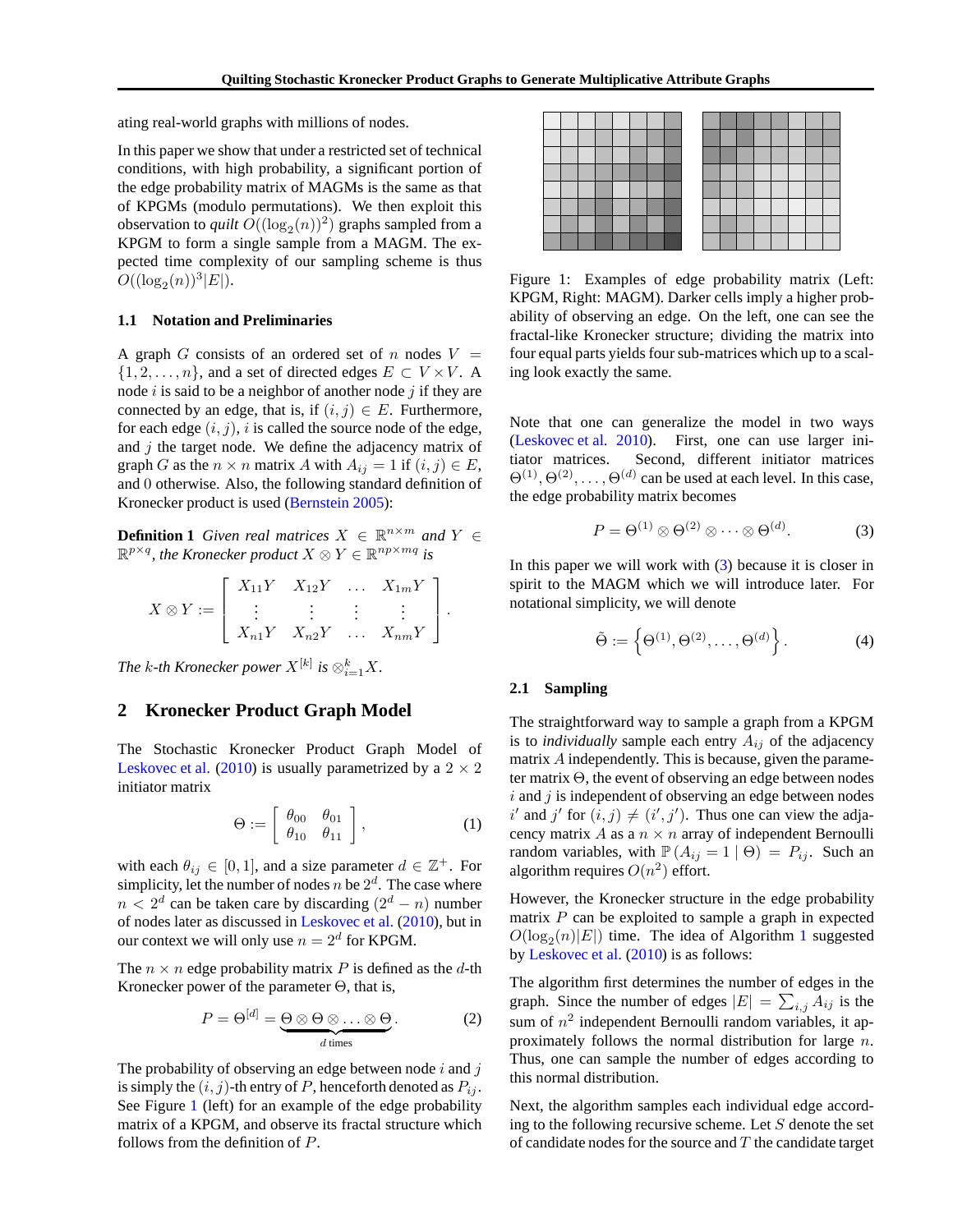nodes. Initially both S and T are  $\{1, 2, \ldots, n\}$ . Using the matrix Θ, the proportion of expected number of edges in each quadrisection (north-west, north-east, south-west and south-east) of the adjacency matrix can be computed via

$$
\sum_{i=an/2+1}^{(a+1)n/2} \sum_{j=bn/2+1}^{(b+1)n/2} P_{ij} \propto \theta_{ab}^{(1)}, \ \ 0 \le a, b \le 1. \tag{5}
$$

Then one can sample a pair of integers  $(a, b), 0 \le a, b \le 1$ , with the probability of  $(a, b)$  proportional to  $\theta_{ab}$ , to reduce S and T to  $\{an/2 + 1, an/2 + 2, ..., (a + 1)n/2\}$  and  ${bn/2 + 1, bn/2 + 2, ..., (b + 1)n/2}$ , respectively. Due to the Kronecker structure of the edge probability matrix  $P$ , repeating this quadrisection procedure  $d$  times reduces both S and T to single nodes  $S = \{i\}$  and  $T = \{j\}$ , which are now connected by an edge. There is a small non-zero probability that the same edge is sampled multiple times. In this case the generated edge is rejected and a new edge is sampled (see pseudo-code in Algorithm [1\)](#page-2-0).

**Algorithm 1** Sampling Algorithm of Stochastic Kronecker Graphs

```
1: procedure KPGMSAMPLE(Θ)
 2: E \leftarrow \emptyset3: m \leftarrow \prod_{k=1}^{d} (\theta_{00}^{(k)} + \theta_{01}^{(k)} + \theta_{10}^{(k)} + \theta_{11}^{(k)})4: v \leftarrow \prod_{k=1}^{d} ((\theta_{00}^{(k)})^2 + (\theta_{01}^{(k)})^2 + (\theta_{10}^{(k)})^2 + (\theta_{11}^{(k)})^2)5: Generate X \sim \mathcal{N}(m, m - v)6: for x = 1 to X do
 7: S_{start}, T_{start} \leftarrow 18: S_{end}, T_{end} \leftarrow n9: for k \leftarrow 1 to d do
10: Sample (a, b) \propto \theta_{ab}^{(k)}11: S_{start} \leftarrow S_{start} + a \left(\frac{n}{2^k}\right).12: T_{start} \leftarrow T_{start} + b\left(\frac{n}{2^k}\right).13: S_{end} \leftarrow S_{end} - (1 - a) \left(\frac{n}{2^k}\right).14: T_{end} \leftarrow T_{end} - (1 - b) \left(\frac{n}{2^k}\right).15: end for
16: # We have S_{start} = S_{end}, T_{start} = T_{end}17: E \leftarrow E \cup \{(S_{start}, T_{start})\}18: end for
19: return E
20: end procedure
```
## **3 Multiplicative Attribute Graph Model**

An alternate way to view KPGM is as follows: Associate the *i*-th node with a bit-vector  $b(i)$  of length  $\log_2(n)$  such that  $b_k(i)$  is the k-th digit of integer  $(i - 1)$  in its binary representation. Then one can verify that the  $(i, j)$ -th entry of the edge probability matrix  $P$  in [\(3\)](#page-1-1) can be written as

$$
P_{ij} = \prod_{k=1}^{d} \theta_{b_k(i) b_k(j)}^{(k)}.
$$
 (6)

Under this interpretation, one may consider  $b_k(i) = 1$ (resp.  $b_k(i) = 0$ ) as denoting the presence (resp. absence) of the k-th attribute in node *i*. The factor  $\theta_{h_i}^{(k)}$  $b_k(i) b_k(j)$  denotes the probability of an edge between nodes  $\hat{i}$  and  $\hat{j}$ based on the value of their  $k$ -th attribute. The attributes are assumed independent, and therefore the overall probability of an edge between  $i$  and  $j$  is just the product of  $\theta_{b,\ell}^{(k)}$  $\binom{\kappa}{b_k(i)}$   $\binom{b_k(j)}{s}$ .

The Multiplicative Attribute Graph Model (MAGM) of [Kim and Leskovec](#page-8-0) [\(2010](#page-8-0)) is also obtained by associating a bit-vector  $f(i)$  with a node i. However,  $f(i)$  need not be the binary representation of  $(i - 1)$  as was the case in the KPGM. In fact,  $f(i)$  need not even be of length  $log_2(n)$ . We simply assume that  $f_k(i)$  is a Bernoulli random variable with  $\mathbb{P}(f_k(i) = 1) = \mu^{(k)}$ . In addition to  $\tilde{\Theta}$  defined in [\(4\)](#page-1-2), the model now has additional parameters  $\tilde{\mu} := \{\mu^{(1)}, \mu^{(2)}, \dots, \mu^{(d)}\}$ , and the  $(i, j)$ -th entry of the edge probability matrix Q is written as

<span id="page-2-2"></span>
$$
Q_{ij} = \prod_{k=1}^{d} \theta_{f_k(i) f_k(j)}^{(k)}.
$$
 (7)

## **4 Quilting Algorithm**

A close examination of [\(6\)](#page-2-1) and [\(7\)](#page-2-2) reveals that KPGM and MAGM are very related. The only difference is that in the case of the KPGM the  $i$ -th node is mapped to the bit vector corresponding to  $(i - 1)$  while in the case of MAGM it is mapped to an integer  $\lambda_i$  (not necessarily  $(i - 1)$ ) whose bit vector representation is  $f(i)$ . We will call  $\lambda_i$  the *attribute configuration* of node *i* in the sequel.

For ease of theoretical analysis and in order to convey our main ideas we will initially assume that  $d = \log_2(n)$ , that is, we assume that  $f(i)$  is of length  $\log_2(n)$  or equivalently  $0 \leq \lambda_i < n$  (this assumption will be relaxed in Section [4.2\)](#page-4-0). Under the above assumption, every entry of  $Q$  has a corresponding counterpart in P because

<span id="page-2-4"></span>
$$
Q_{ij} = P_{\lambda_i \lambda_j}.\tag{8}
$$

The key difficulty in sampling graphs from MAGM arises because the attribute configuration associated with different nodes need not be unique. To sidestep this issue we partition the nodes into  $B$  sets such that no two nodes in a set share the same attribute configuration.

<span id="page-2-3"></span><span id="page-2-1"></span>While a number of partitioning schemes can be used, we find the following scheme to be easy to analyze and efficient in practice: For each i define the set  $Z_i :=$ {*j* s.t. *j*  $\leq$  *i* and  $\lambda_i = \lambda_j$ }. Clearly |Z<sub>i</sub>| counts nodes *j* whose index is smaller than or equal to  $i$  and which share the same attribute configuration  $\lambda_i$ . We now define the *c*-th set  $D_c$  in our partition as  $D_c := \{i \text{ s.t. } |Z_i| = c\}$ . No two nodes in  $D_c$  share the same attribute configuration. Furthermore, one can show that the number of sets  $B$  is minimized by this scheme.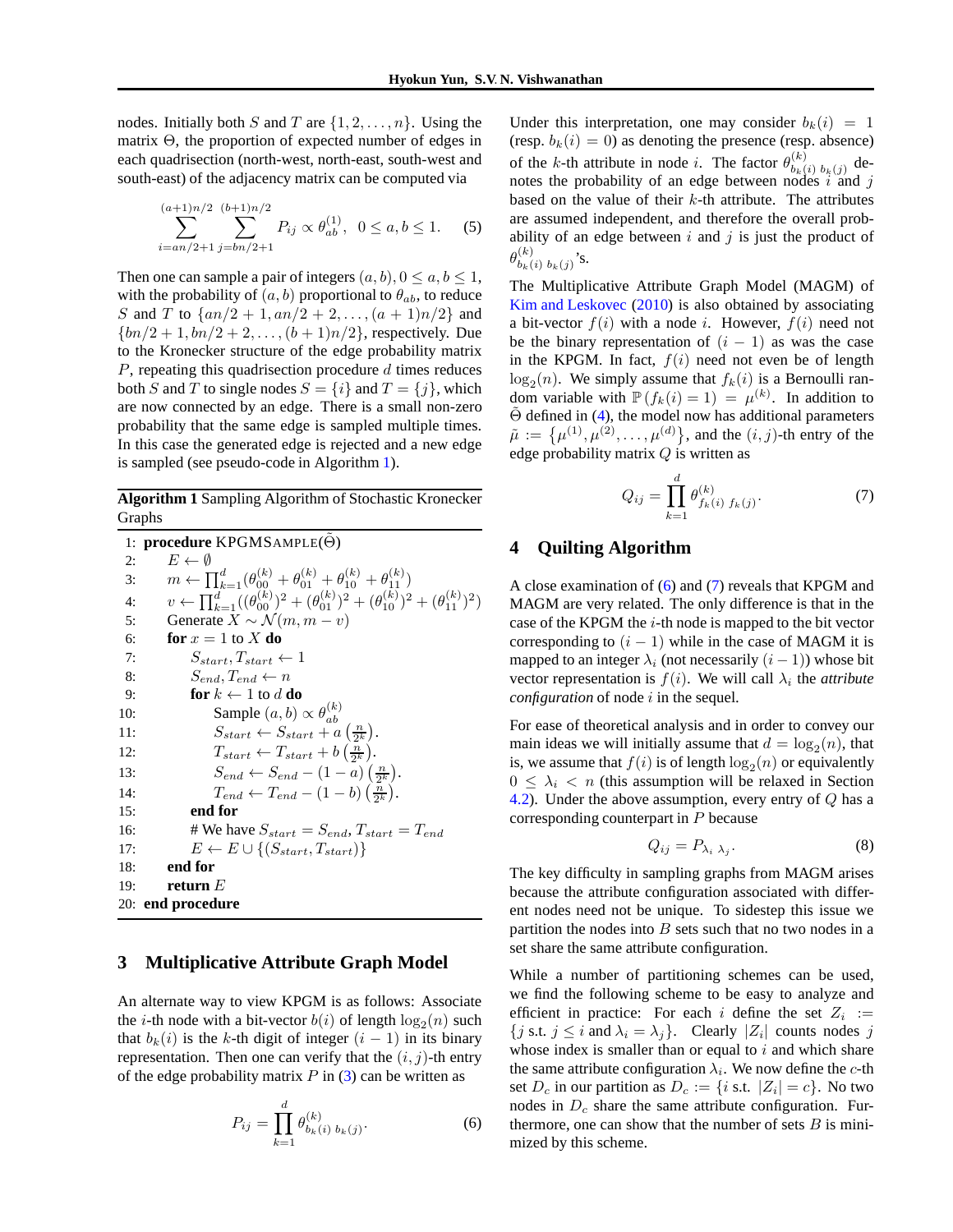$\blacksquare$ 



<span id="page-3-0"></span>Figure 2: Partition the MAGM edge probability matrix Q into  $B<sup>2</sup>$  pieces such that no two nodes in a piece share the same attribute configuration.

**Theorem 2 (Size Optimality of the Partition)** Let the *partition of*  $\{1, \ldots, n\}$  *obtained by the above scheme be denoted as*  $D_1, D_2, \ldots, D_B$ *. Then, B, the number of nonempty sets in the partition, is minimized.*

**Proof** See Appendix [A.](#page-9-0)

Using the partition  $D_1, \ldots, D_B$ , we can partition the edge probability matrix Q into  $B^2$  sub-matrices (Figure [2\)](#page-3-0):

$$
Q_{i,j}^{(k,l)} = \begin{cases} Q_{i,j} & \text{if } i \in D_k, j \in D_l, \\ 0 & \text{otherwise.} \end{cases}
$$



<span id="page-3-1"></span>Figure 3: Each piece of the edge probability matrix is permuted to become a sub-matrix of the KPGM edge proba-bility matrix. One can then apply Algorithm [1](#page-2-0) to sample graphs from this permuted edge probability matrix and retain the sub-graph of interest.

Next, by applying a permutation which maps  $\lambda_i$  to i we can transform each of the  $B^2$  sub-matrices of  $Q$  into a submatrix of  $P$  as illustrated in Figure [3.](#page-3-1) Formally, define

$$
Q_{i,j}^{\prime(k,l)} = \begin{cases} Q_{x,y} & \text{if } x \in D_k, y \in D_l, i = \lambda_x, j = \lambda_y \\ 0 & \text{otherwise.} \end{cases}
$$

Algorithm [1](#page-2-0) can be used to sample graphs from this permuted edge probability matrix with parameters  $\Theta$ . We filter the sampled graph to only retain the sub-graph of interest. Finally, the sampled sub-graphs are un-permuted and quilted together to form a sample from the MAGM (see Figure [4\)](#page-3-2). Let  $A<sup>(k,l)</sup>$  denote the adjacency matrix of the graph sampled from the edge probability matrix  $Q'^{(k,l)}$  via Algorithm [1.](#page-2-0) Define

<span id="page-3-4"></span>
$$
A_{i,j}^{(k,l)} = \begin{cases} A_{x,y}^{\prime(k,l)} & \text{if } i \in D_k, j \in D_l, x = \lambda_i, y = \lambda_j \\ 0 & \text{otherwise.} \end{cases}
$$
(9)

The quilted adjacency matrix A is given by  $\sum_{k,l} A^{(k,l)}$ . See Algorithm [2.](#page-3-3)



<span id="page-3-2"></span>Figure 4: The sub-graphs sampled from the previous step are un-permuted and quilted together to form a graph sampled from the MAGM.

**Algorithm 2** Sampling Algorithm of Multiplicative Attribute Graphs

<span id="page-3-3"></span>1: **function** MAGSAMPLEEDGES( $\tilde{\Theta}$ ,  $f(1), \ldots, f(n)$ ) 2:  $B \leftarrow \max_i |Z_i|$ 3: **for**  $k \leftarrow 1$  to B **do** 4: **for**  $l \leftarrow 1$  to B **do** 5:  $E^{(k,l)} \leftarrow \text{KPGMSAMPLE}(\tilde{\Theta})$ 6: **for** each  $(x, y) \in E^{(k,l)}$  **do** 7: **if**  $(i, j)$  such that  $i \in D_k$ ,  $j \in D_l$ , and  $x = \lambda_i$ ,  $y = \lambda_j$  exists **then** 8:  $E \leftarrow E \cup \{(i, j)\}$ 9: **end if** 10: **end for** 11: **end for** 12: **end for** 13: **return** E 14: **end function**

**Theorem 3 (Correctness)** *Algorithm [2](#page-3-3) samples the entries of the adjacency matrix* A *independently with*  $\mathbb{P}\left(A_{ij}=1 \mid \tilde{\Theta}, \lambda_1, \ldots, \lambda_n\right) = Q_{ij}.$ 

**Proof** See Appendix [A](#page-9-0)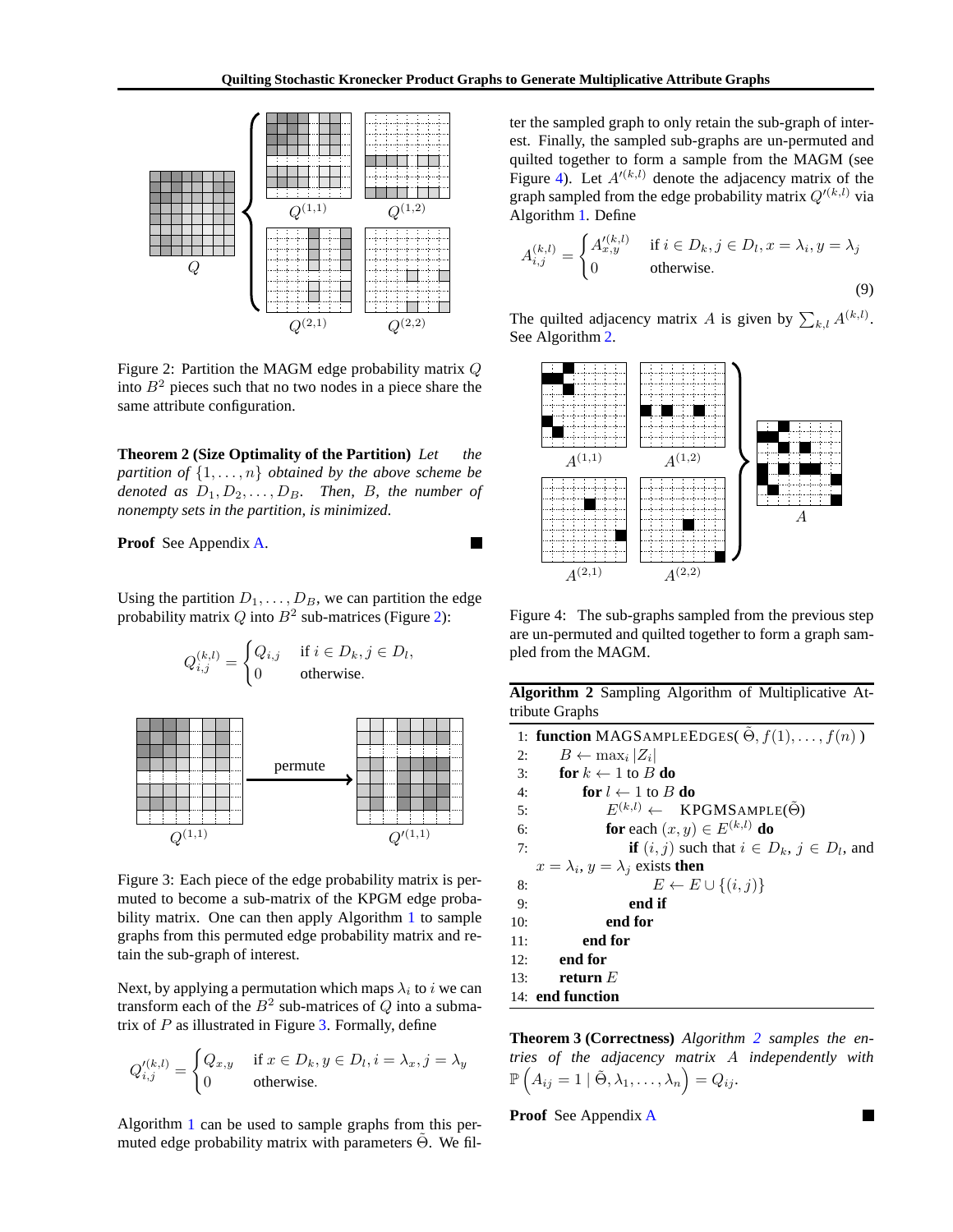### **4.1 Time Complexity**

Since the expected running time of Algorithm [1](#page-2-0) is  $O(\log_2(n)|E|)$ , the expected time complexity of quilting is clearly  $O(B^2 \log_2(n)|E|)$ . The key technical challenge in order to establish the efficiency of our scheme is to show that with high probability B is small, ideally  $O(\log_2(n))$ .

**Balanced Attributes** Suppose the distribution of each attribute is balanced, that is,  $\mu^{(1)} = \mu^{(2)} = \cdots = \mu^{(d)} = 0.5$ and  $n = 2^d$ . Define a random variable  $X_c^i = 1$  if  $\lambda_i = c$ and zero otherwise. Since  $\mu^{(k)} = 0.5$ , it follows that  $\mathbb{P}\left(X_c^i = 1\right) = \frac{1}{2^d} = \frac{1}{n}$ . If we let  $Y_c = \sum_{i=1}^n X_c^i$ , then clearly  $B = \max_c Y_c$ . Since  $X_c^i$  are independent Bernoulli random variables,  $Y_c$  is a binomial random variable which converges to a Poisson random variable with parameter 1 as  $n \to \infty$ . Using standard Chernoff bounds for the Poisson distribution (see Theorem [5\)](#page-9-1), we can write

$$
\mathbb{P}\left(Y_c > t\right) \le \frac{e^t}{e t^t}, \text{ and hence} \tag{10}
$$

$$
\mathbb{P}\left(B=\max Y_c > t\right) \le \sum_{c=1}^n \mathbb{P}[Y_c > t] \le \frac{ne^t}{et^t}.\tag{11}
$$

Replacing t by  $log_2(n)$ ,

$$
\mathbb{P}\left(B > \log_2(n)\right) \le \frac{n^2}{e(\log_2(n))^{\log_2(n)}}.\tag{12}
$$

<span id="page-4-4"></span>As  $n \to \infty$ , [\(12\)](#page-4-1) goes to 0 (also see Figure [5\)](#page-4-2). Therefore we have

**Theorem 4** *When*  $\mu^{(1)} = \mu^{(2)} = \cdots = \mu^{(d)} = 0.5$ *, and*  $n = 2<sup>d</sup>$ , with high probability the size of partitions B is *smaller than*  $\log_2(n)$ .

**Unbalanced Attributes** As before, we let  $\mu^{(1)} = \mu^{(2)} =$  $\cdots = \mu^{(d)} = \mu$  and  $n = 2^d$ , but now we analyze the case when  $\mu \neq 0.5$ . By transposing some of  $\Theta^{(k)}$  if necessary, it suffices to restrict our attention to  $\mu \in (0.5, 1]$ . We define the random variables  $X_c^i$  and  $Y_c$  as in the previous section. However, now  $\mathbb{P}\left(X_c^i\right)$  depends on the number of 1's in the binary representation of  $c$ . In particular, if  $c = 2^d = n$  then  $\mathbb{P}(X_n^i) = \mu^{\log_2(n)}$  and  $Y_n = n\mu^{\log_2(n)}$ . Furthermore,  $\mathbb{P}\left(X_c^i\right) < \mu^{\log_2(n)}$  for every  $c \neq n$ . Therefore, when  $\mu$  is close to 1 and n is large,  $B := \max_c Y_c$ equals  $Y_n = n\mu^{\log_2(n)}$  with high probability (see Figure [6\)](#page-4-3). The expected running time of our algorithm then becomes  $(n^{\log_2(\mu)+1}\log_2(n)|E|).$ 

## <span id="page-4-0"></span>**4.2 Handling the Case When**  $n \neq 2^d$

To simplify the analysis assume  $\mu^{(1)} = \cdots = \mu^{(k)} = 0.5$ .

 $n > 2^d$  **Case** First, consider the case  $n > 2^d$ , and let  $d' := \lceil \log_2(n) \rceil$ ,  $d'' := \lfloor \log_2(n) \rfloor$ . Each  $Y_c$  now



<span id="page-4-2"></span>Figure 5: Number of nodes vs. size of the partition, when  $\mu^{(k)}$ 's are all set to be 0.5. For each *n*, we performed 10 trials and report average values (blue solid line). The red dashed line is the bound predicted by [\(12\)](#page-4-1). Observe that in practice, the size of the partition grows much slower than  $O(\log_2(n)).$ 

<span id="page-4-1"></span>

<span id="page-4-3"></span>Figure 6: Number of nodes vs. size of the partition, when  $\mu^{(k)}$ 's are all set to be 0.55, 0.60, 0.70, and 0.90. Again, 10 number of F matrices were sampled for each n and  $\mu$ , and the average size of the partition is taken. For small values of n,  $n\mu^d$  approximation is not tight but the observed value is sandwiched between  $\log_2(n)$  and  $n\mu^d$ . For  $\mu > 0.70$ , the  $n\mu^d$  approximation is tight.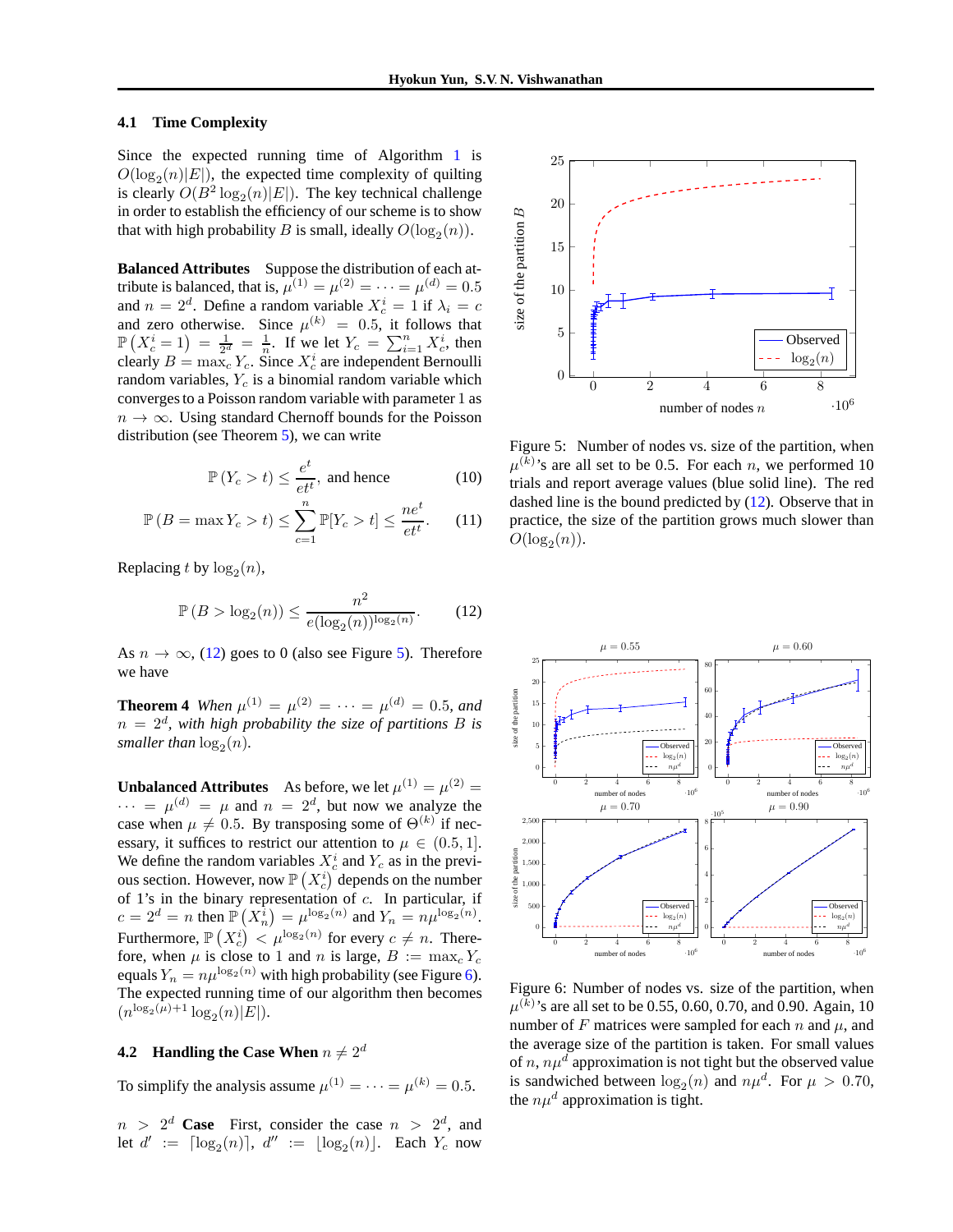converges to the Poisson distribution with parameter  $\frac{n}{2^d}$ , and using the Chernoff bound again, one can prove that  $B = O(2^{d'-d}\log_2(n))$  with high probability, for large n. For details, refer to Appendix [C.](#page-9-2)

Therefore, the expected time complexity is bounded by  $O((\log_2(n))^2 d|E|)$ , and the algorithm gets faster as d decreases.

 $n < 2<sup>d</sup>$  **Case** For the sake of completeness we will make some remarks for the case when  $n < 2^d$ . However, [Kim and Leskovec](#page-8-0) [\(2010\)](#page-8-0) and [Kim and Leskovec](#page-8-7) [\(2011\)](#page-8-7) report that in practice  $d \approx \log_2(n)$  usually results in the most realistic graphs. In general, for large  $d$  the value of  $B$  is small, but the number of edges in graphs sampled by Algorithm [1](#page-2-0) ,which is called by line [5](#page-3-3) of Algorithm [2,](#page-3-3) increases exponentially with  $d$ . Therefore, the overall complexity of the algorithm is at least  $\Omega(4^{d-d''} \mathbb{E}[|E|])$ , and thus naively applying Algorithm [2](#page-3-3) is not advantageous when  $d - d''$  is high. Our experiments in Section [6.4](#page-7-0) confirm this behavior.

## **5 Speeding up the Algorithm**

The key to speeding up our algorithm for the case when  $\mu^{(k)} \neq 0.5$  is the following observation: When  $\mu^{(k)}$  approaches 0 or 1, the number of distinct attribute configurations reduces significantly. For instance, when  $\mu^{(k)}$  approaches 1 attribute configurations which contain more 1's in their binary representation are generated with greater frequency. Similarly, when  $\mu^{(k)}$  approaches 0 the attribute configurations which contain more 0's in their binary representation are preferred. Figure [7](#page-5-0) represents this phenomenon visually.

We select a number  $B'$  (see below) and collect all nodes i whose attribute configuration  $\lambda_i$  occurs at most B' times in the set  $\{\lambda_1, \lambda_2, \ldots, \lambda_n\}$  into a set W. Since each attribute configuration occurs at most  $B'$  times in  $W$ , the sub-graph corresponding to the nodes in  $W$  can be sampled in  $O(P'^2 \log_2(n)|E|)$  by using Algorithm [2.](#page-3-3)

We partition the nodes whose attribute configuration occurs more than B' times into sets  $\hat{D}_1, \ldots, \hat{D}_R$  such that the attribute configuration of each node in  $\hat{D}_i$  is the same, say  $\lambda'_i$ . The sub-graph corresponding to each  $\hat{D}_i$  is an uniform random graph with probability of an edge being equal to  $P_{\lambda'_i, \lambda'_i}$ . On the other hand, the sub-graph corresponding to nodes  $\hat{D}_i$  and  $\hat{D}_j$  for  $i\neq j$  is also an uniform random graph with the probability of an edge being equal to  $P_{\lambda'_i, \lambda'_j}$ . Finally, the sub-graph corresponding to a node i' in  $\dot{W}$  and the set  $\hat{D}_j$  is an uniform random graph with the probability of an edge being equal to  $P_{\lambda_i, \lambda'_j}$ . These sub-graphs can be sampled with  $O((|W|+d)R+|E|)$ ,  $O(dR+|E|)$ , and  $O(dR^2 + |E|)$  effort respectively<sup>[1](#page-5-1)</sup>.



<span id="page-5-0"></span>Figure 7: We rank attribute configurations based on their frequency of occurrence and plot them for different values of  $\mu$ . We fixed  $d = 15$ , and  $n = 2^{15}$  for this plot. When  $\mu = 0.5$ , the graph is very flat since every attribute configuration has the same probability  $\frac{1}{2^d}$  of being sampled. On the other hand, when  $\mu = 0.9$ , the probability mass is very concentrated on a small number of configurations. Note that this is a log-log plot.

It remains to discuss how to choose the parameter  $B'$ . Towards this end let

$$
T(B') = B'^{2} \log(n) |E| + (|W| + d)R + dR^{2}.
$$

Then, the overall time complexity of our algorithm is  $O(T(B'))$ . We calculate  $T(B')$  for every B', and choose the value which minimizes  $T(B')$ . Since there are only n distinct values of  $B'$ , this procedure requires  $O(n)$  time.

## **6 Experiments**

We empirically evaluated the efficiency and scalability of our sampling algorithm. Our experiments are designed to answer the following questions: Does our algorithm produce graphs with similar characteristics as observed by [Kim and Leskovec](#page-8-0) [\(2010\)](#page-8-0). How does our algorithm scale as a function of  $n$ , the number of nodes in the graph. Furthermore, since our theoretical analysis assumed  $\mu = 0.5$ and  $d = \log_2(n)$  we were interested in the following additional questions: How does the algorithm behave for  $\mu \neq 0.5$ . How does our algorithm scale when the number of features d is different from  $\log_2(n)$ .

Our code is implemented in C++ and will be made available for download from http://www.stat.purdue.edu/~yun3. All experiments are run on a machine with a 2.1 GHz processor running Linux. For the first three experiments we

<span id="page-5-1"></span><sup>&</sup>lt;sup>1</sup> Instead of sampling  $k$  i.i.d. Bernoulli random variables

 $\overline{X_1, X_2, \ldots, X_k}$  with parameter p, we use a geometric distribution with parameter  $p$  to sample to generate random variables  $K_j$ such that  $1 \leq K_1 < K_2 < \ldots \leq k$ , and set  $X_{K_i} = 1$ .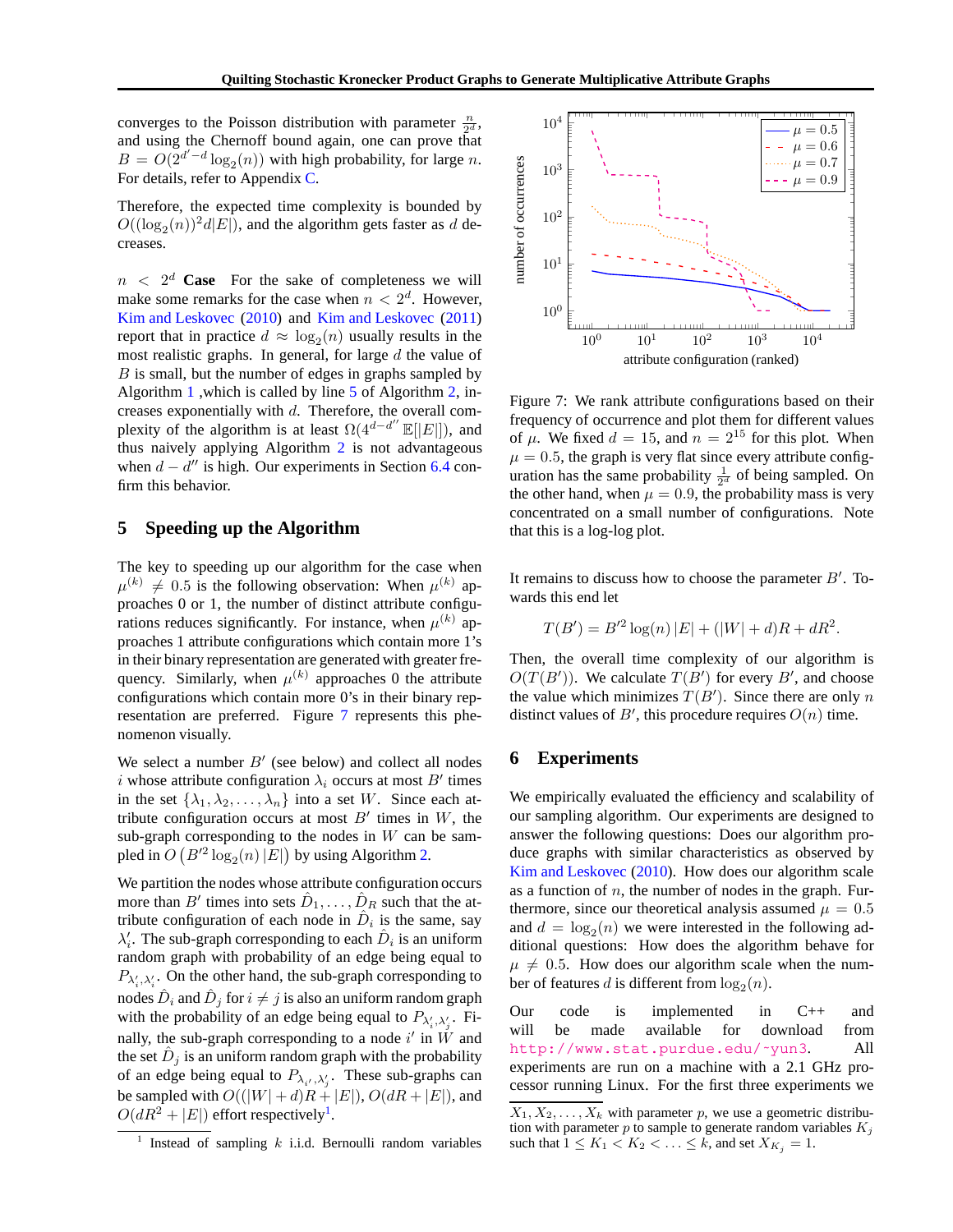

<span id="page-6-0"></span>Figure 8: The number of edges  $|E|$  as a function of the size  $n$  of the graphs sampled from the MAGM for two different values of Θ. The near linear rate of growth on the loglog plots confirms the observation that  $|E| = n^c$  for some constant c.

uniformly set  $n = 2^d$ , where n is the number of nodes in the graph and  $d$  is the dimension of the features. We used the same  $\Theta$  matrices at all levels, that is, we set  $\Theta = \Theta^{(1)} = \Theta^{(2)} = \cdots = \Theta^{(k)}$ . Furthermore, we experimented with the following Θ matrices used by [Kim and Leskovec](#page-8-0) [\(2010\)](#page-8-0) and [Moreno and Neville](#page-8-6) [\(2009\)](#page-8-6) respectively:

$$
\Theta_1 = \left[ \begin{array}{cc} 0.15 & 0.7 \\ 0.7 & 0.85 \end{array} \right] \text{ and } \Theta_2 = \left[ \begin{array}{cc} 0.35 & 0.52 \\ 0.52 & 0.95 \end{array} \right] (13)
$$

#### **6.1 Properties of the Generated Graphs**

Theorem [A](#page-9-3) guarantees that our algorithm generates valid graphs from the MAGM. In our first experiment we also verify this claim empirically. Towards this end, we set  $\mu = 0.5$  and generated graphs of size  $n = 2^d$  for various values of  $d$ . For each  $n$  we repeated the sampling procedure 10 times and studied various properties of the generated graphs. As reported by [Kim and Leskovec](#page-8-0) [\(2010](#page-8-0)), the number of edges  $|E|$  in the graphs generated by MAGM grow as  $|E| = n^c$  for some constant c. Graph samples generated by our algorithm also confirm to this observation, as can be seen in Figure [8.](#page-6-0) Furthermore, [Kim and Leskovec](#page-8-0) [\(2010\)](#page-8-0) report that the proportion of nodes in the largest strong component increases asymptotically to 1. We also observe this behavior in the samples generated by our algorithm (see Figure [9\)](#page-6-1). These experiments indeed confirm that our algorithm samples valid graphs from the MAGM.

#### **6.2 Scalability**

To study the scalability of our algorithm we fixed  $\mu = 0.5$ and generated 10 graphs of size  $n = 2<sup>d</sup>$  for various values of d. Figure [10](#page-6-2) compares the running time of our algorithm vs a naive scheme which uses  $n^2$  independent Bernoulli trials based on the entries of the edge probability matrix.

Note that using the naive sampling scheme we could not sample graphs with more than 262,144 nodes in less than 8



<span id="page-6-1"></span>Figure 9: The fraction of nodes in the largest strong component as a function of the size  $n$  of the graphs sampled from the MAGM for two different values of Θ. Asymptotically, the fraction of edges approaches 1 implying that the entire graph is part of the same strong component.



<span id="page-6-2"></span>Figure 10: Comparison of running time (in milliseconds) of our algorithm vs the naive sampling scheme as a function of the size  $n$  of the graphs sampled from the MAGM for two different values of Θ.

hours. In contrast, the running time of our algorithm grows significantly slower than  $O(n^2)$  and consequently we were able to comfortably sample graphs with a million nodes in less than twenty minutes. The largest graphs produced by our algorithm contain over 8 million nodes (8,388,608) and 20 billion edges. In fact these graphs are, to the best of our knowledge, at least 32 times larger than the largest MAGM graphs reported in literature in terms of number of nodes. Furthermore, we observed that our algorithm exhibits the same behavior across a range of Θ values (not reported here). To further demonstrate the scalability of our algorithm we plot the running time of our algorithm normalized by the number of edges in the graph in Figure [11.](#page-7-1) Across a range of  $n$  values, our algorithm spends a constant time for each edge that is generated. We can therefore conclude that the running time of our algorithm grows empirically as  $O(|E|)$ .

## **6.3** Effect of  $\mu$

Our theoretical analysis (Theorem [4\)](#page-4-4) guarantees the scalability of our sampling algorithm for  $\mu = 0.5$ . In this section we explore empirically how the running time of our algo-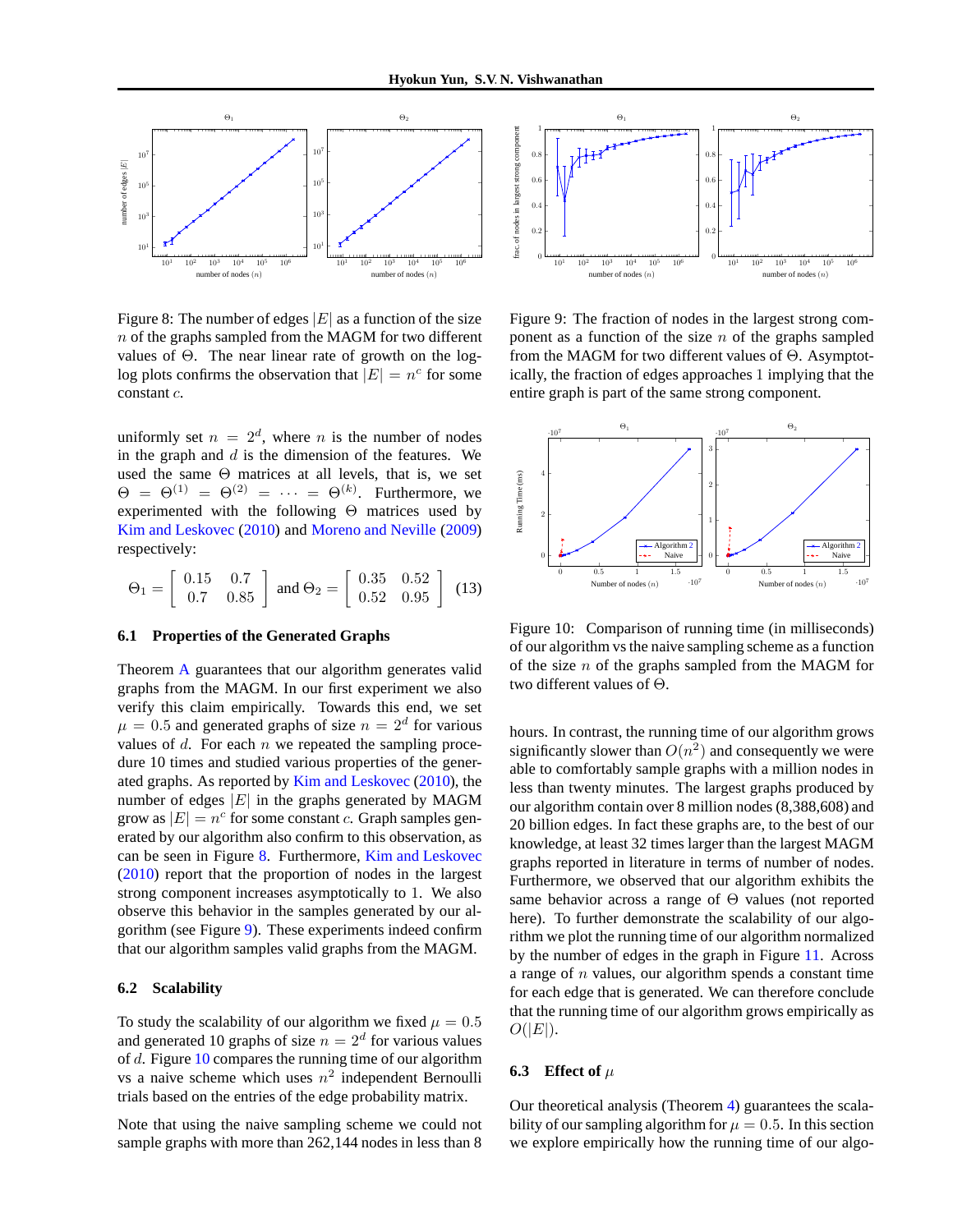

<span id="page-7-1"></span>Figure 11: Running time per each edge (in milliseconds) for our algorithms vs the naive algorithm as a function of  $n$  the number of nodes. Note that the normalized running time of our algorithm is nearly constant and does not change as n increases.



<span id="page-7-2"></span>Figure 12: Relative running time  $\rho(\mu)$  for two different values of  $\Theta$ .

rithm varies as we vary  $\mu$ . Towards this end we define and study the relative running time  $\rho(\mu) := \frac{T(\mu)}{T(0.5)}$ , where  $T(\mu)$ denotes the running time of the algorithm as a function of  $\mu$ . In Figure [12](#page-7-2) we plot  $\rho(\mu)$  for different values of  $n=2^d$ .

As expected, our algorithm performs well for  $\mu = 0.5$ , in which case the size of partition B is bounded by  $log_2(n)$ with high probability. Similarly, when  $\mu \approx 0$  or 1 the attribute configurations have significantly less diversity and hence sampling becomes easy. However, there is also a tendency that the running time increases as  $\mu$  increases. This is because the number of edges is also a function of  $\mu$ , and due to our choice of  $\Theta$  it is an increasing function. This phenomenon is more conspicuous for  $\Theta_2$  than  $\Theta_1$ , since  $\theta_{11}$  of the former is larger than that of the latter.

One may also be interested in  $\rho_{\text{max}} := \max_{0 \leq \mu \leq 1} \rho(\mu)$ . In order to estimate  $\rho_{\text{max}}$  we let  $\mu \in \{0.1, 0.2, \ldots, 0.9\}$  and plotted the worst value of  $\rho(\mu)$  as a function of n the num-ber of nodes in Figure [13.](#page-7-3) In all cases  $\rho_{\text{max}}$  was attained for  $\mu = 0.7$  or  $\mu = 0.9$ . It is empirically seen that the factor  $\rho(\mu)$  increases as the number of nodes *n* increases, but the speed of growth is reasonably slow such that still the sampling of graphs with millions of nodes is feasible for any value of  $\mu$ .



<span id="page-7-3"></span>Figure 13: Estimated  $\rho_{\text{max}}$  as a function of the number of nodes for two different values of Θ.



<span id="page-7-4"></span>Figure 14: The effect of dimension  $d$  on the running time, where other parameters are fixed as  $\mu = 0.5$  and  $n = 2^{15}$ .  $d = 15$  (when  $n = 2<sup>d</sup>$ ) is highlighted by the dashed line.

#### <span id="page-7-0"></span>**6.4 Effect of** d

Now we study how the performance of our model varies as d changes. In particular we fix  $n = 2^{15}$  and vary d to investigate its effect on running time of our algorithm. Figure [14](#page-7-4) shows that there is no significant difference in the running time for  $d \leq \log_2(n)$ . However, as we explained in Section [4.2,](#page-4-0) the running time of our algorithm increases exponentially when  $d > log_2(n)$ .

## **7 Conclusion**

We introduced the first sub-quadratic algorithm for efficiently sampling graphs from the MAGM. Under technical conditions, the expected running time of our algorithm is  $O\left(\left(\log_2(n)\right)^3 |E|\right)$ . Our algorithm is very scalable and is able to produce graphs with approximately 8 million nodes in under 6 hours. Even when the technical conditions of our analysis are not met, our algorithm scales favorably. We are currently working on rigorously proving the performance guarantees for the case when  $\mu \neq 0.5$ .

Efficiently sampling MAGM graphs for the case when  $d \geq \log_2(n)$  remains open. We are currently investigating how high-dimensional similarity search techniques such as locality sensitive hashing (LSH) or inverse indexing can be applied to this problem.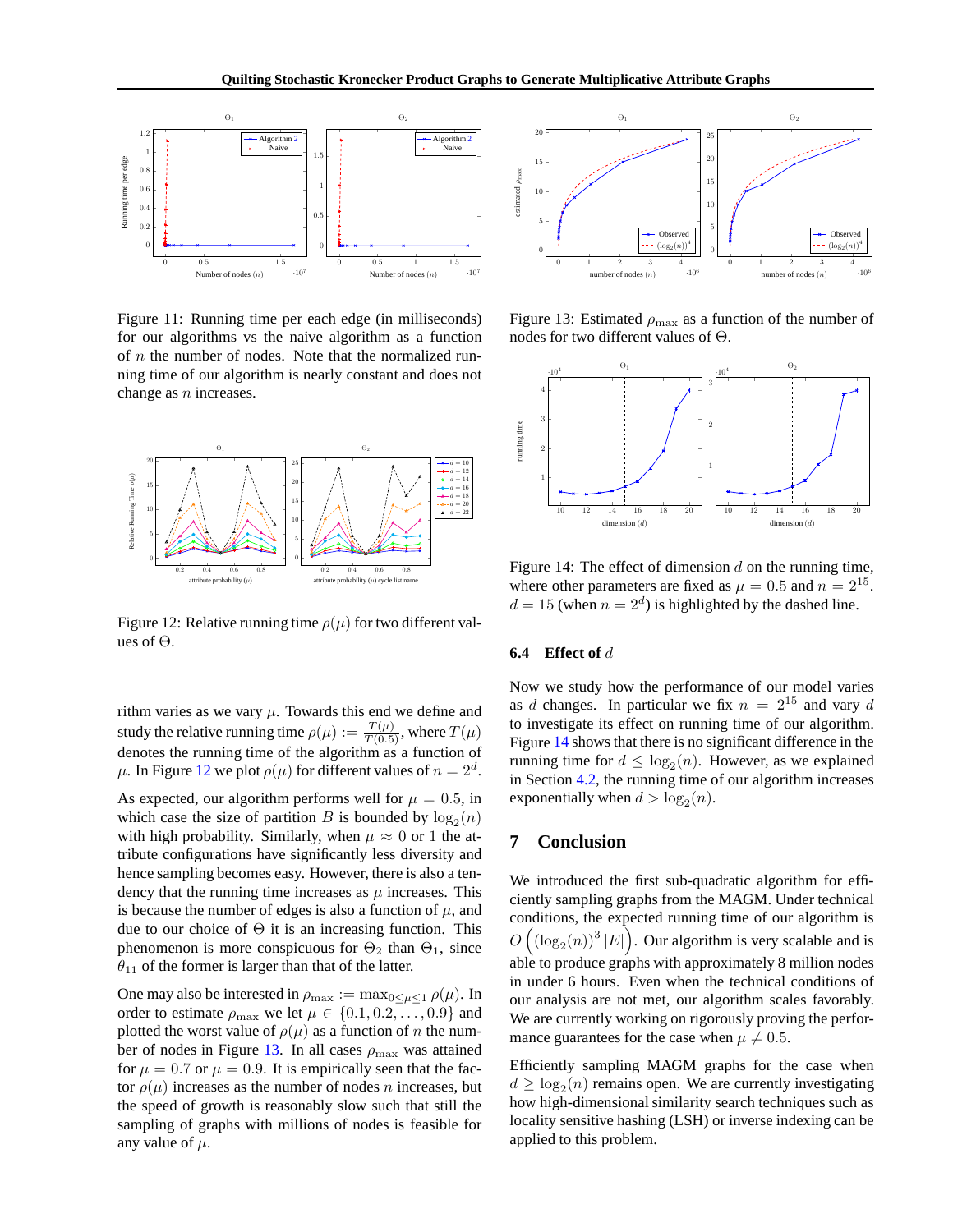.

#### **References**

- <span id="page-8-8"></span>Dennis S. Bernstein. *Matrix Mathematics*. Princeton University Press, 2005.
- <span id="page-8-5"></span>P.D. Hoff. Multiplicative latent factor models for description and prediction of social networks. *Computational & Mathematical Organization Theory*, 15(4):261–272, 2009. ISSN 1381-298X.
- <span id="page-8-2"></span>D.R. Hunter, S.M. Goodreau, and M.S. Handcock. Goodness of fit of social network models. *Journal of the American Statistical Association*, 103(481):248–258, 2008.
- <span id="page-8-0"></span>Myunghwan Kim and Jure Leskovec. Multiplicative attribute graph model of real-world networks. *CoRR*, abs/1009.3499, 2010.
- <span id="page-8-7"></span>Myunghwan Kim and Jure Leskovec. Modeling social networks with node attributes using the multiplicative attribute graph. In *UAI*, 2011.
- <span id="page-8-1"></span>Jure Leskovec, Deepayan Chakrabarti, Jon Kleinberg, Christos Faloutsos, and Zoubin Ghahramani. Kronecker graphs: An approach to modeling networks. *J. Mach. Learn. Res.*, 11(Feb):985–1042, 2010.
- <span id="page-8-6"></span>S. Moreno and J. Neville. An investigation of the distributional characteristics of generative graph models. In *Proceedings of the The 1st Workshop on Information in Networks*. Citeseer, 2009.
- <span id="page-8-4"></span>G. Robins, P. Pattison, Y. Kalish, and D. Lusher. An introduction to exponential random graph (p\*) models for social networks. *Social Networks*, 29(2):173–191, 2007. ISSN 0378-8733.
- <span id="page-8-3"></span>S. S. Shen-Orr, R. Milo, S. Mangan, and U. Alon. Network motifs in the transcriptional regulation network of escherichia coli. *Nat Genet*, 31(1):64–68, May 2002.